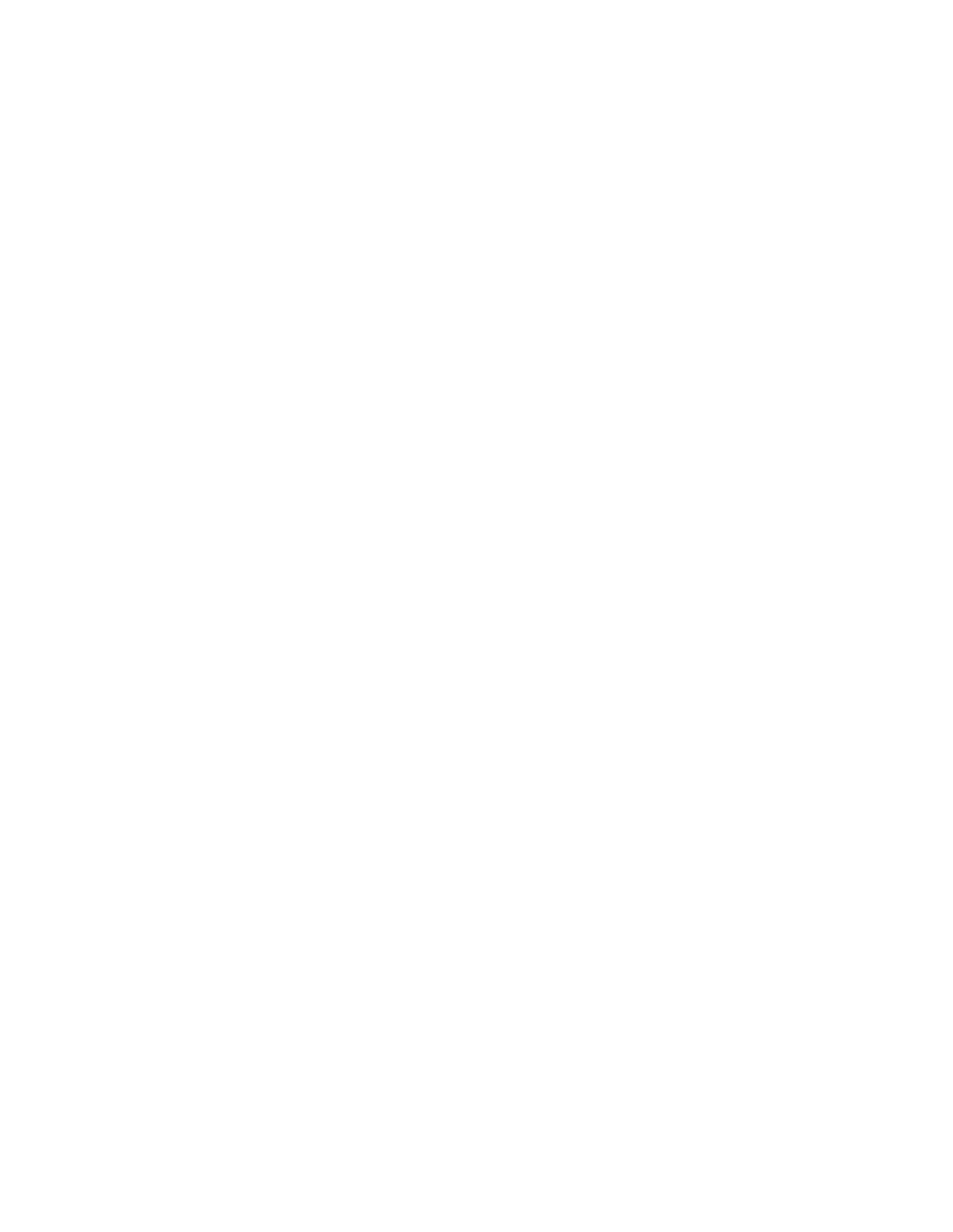### **Table of Contents**

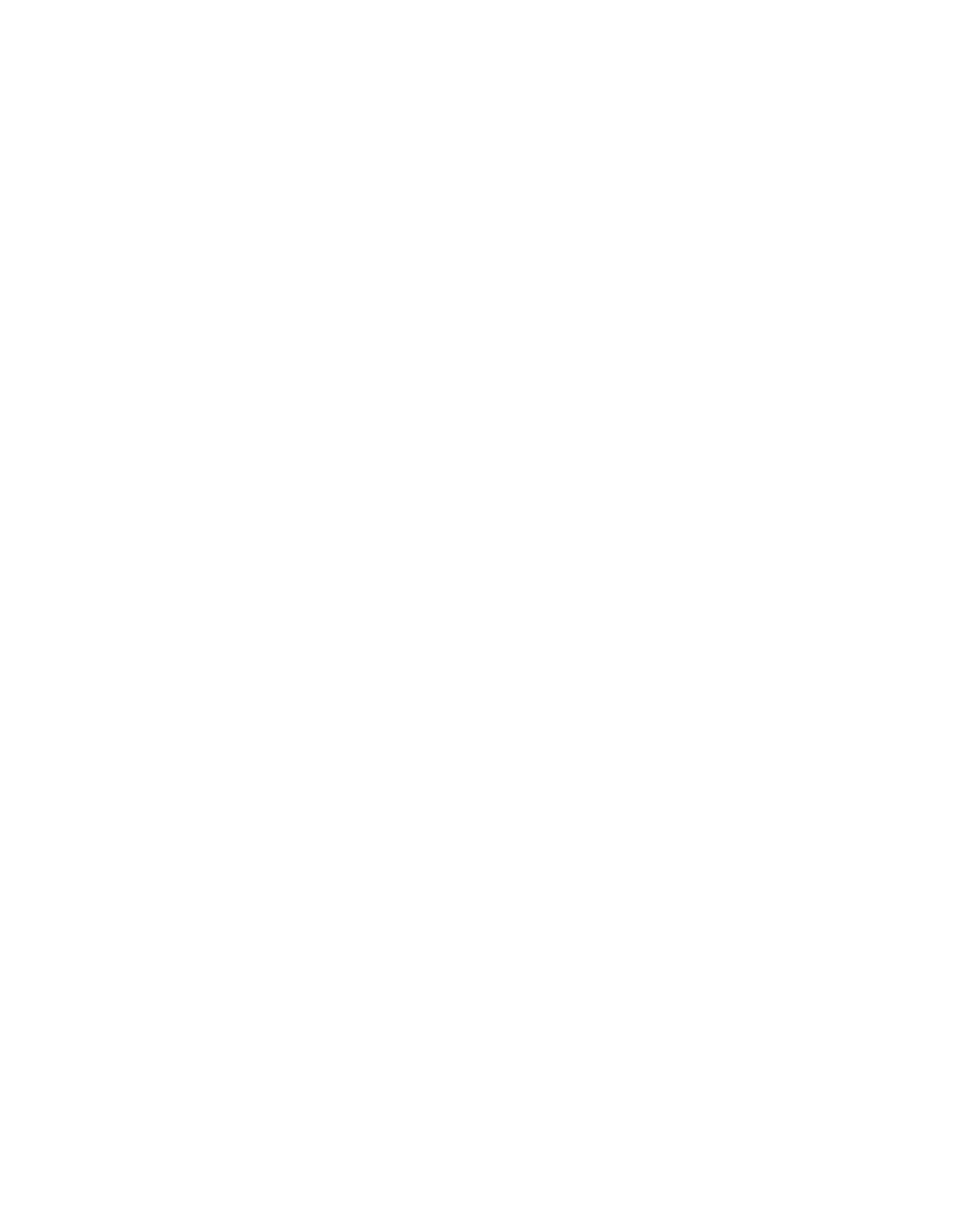### Welcome!

#### Hello Summiteers!

Welcome to the Missouri Youth Civic Leaders Summit, a statewide energizer for YOU-leaders of all ages who are active in leadership and service, and ready to make a difference in your communities and world!

We welcome you to Windermere (our enchanted Oz for the weekend) where over 20 youth/adult teams have gathered to represent clubs, councils, community betterment groups, and counties! Adventure awaits us along the "yellow brick road" with keynote presentations, breakout sessions, recreation, team talents, networking, action planning, and plenty of food, fun, and friendship!

The theme for the 2018 Summit is "The Courage to Lead!" What exactly is courage and where does it come from? The Wizard of Oz told the cowardly lion, "You have plenty of courage, I am sure. You only need confidence in yourself…True courage is in facing danger when you are afraid, and that kind of courage you have in plenty." In other words, courage is "doing it, scared!"

Courage is built upon a solid foundation of character. It is both knowing and doing what is right even while afraid, because of a love for others and a hope in a desired future. This could be standing up to a bully at school, making an unpopular decision among friends, battling a life-altering injury or illness, or taking action on an unmet meet in your community.

Leaders will surely encounter all kinds of 'wicked' problems in their communities and world. These issues, like poverty, health, wellness, sustainability (and flying monkeys), can seem to defy all understanding or any solution, and may cause us to lose sleep at night! But just like Dorothy and her friends, true leaders will greet these challenges with boldness and courage that is swift and persistent.

Youth and adults like YOU are stepping up as leaders in the places you call "home." You are learning how to use your brains, hearts, bravery, and compassion to generate hope and opportunity! This weekend, we invite you to follow the "yellow brick road" of purposeful teamwork, action, and impact. Take this opportunity to build a strong team, reach for a greater leadership challenge, and grow your confidence and courage!

On our path to the Emerald City, we have some amazing and inspiring guides! The Lafayette County 4-H teens and MCB Youth Advisory Board are serving as your youth hosts. The incredible Iron County Wisconsin 4-H team has joined us to share their work in communities. Mizzou Alternative Breaks and Mizzou 4-H are with us to lead workshops, teambuilding, line dancing, and the talent showcase! By Sunday, your team will be ready to plan a project to do in your community. After all, as Dorothy says, "there's no place like home!"

YCLS is above all about growing youth-adult partnerships—a space for teens and adults to share fun, leadership, and responsibility—to co-own the process and the results! Let's ensure all words and actions this weekend show courtesy and respect, and uphold the six pillars of character. Doing so will guarantee everyone enjoys the Summit, and builds on that foundation of true courage! Have a great conference. Be re-energized and challenged. COURAGE up!

Sincerely, The 2018 YCLS Planning Team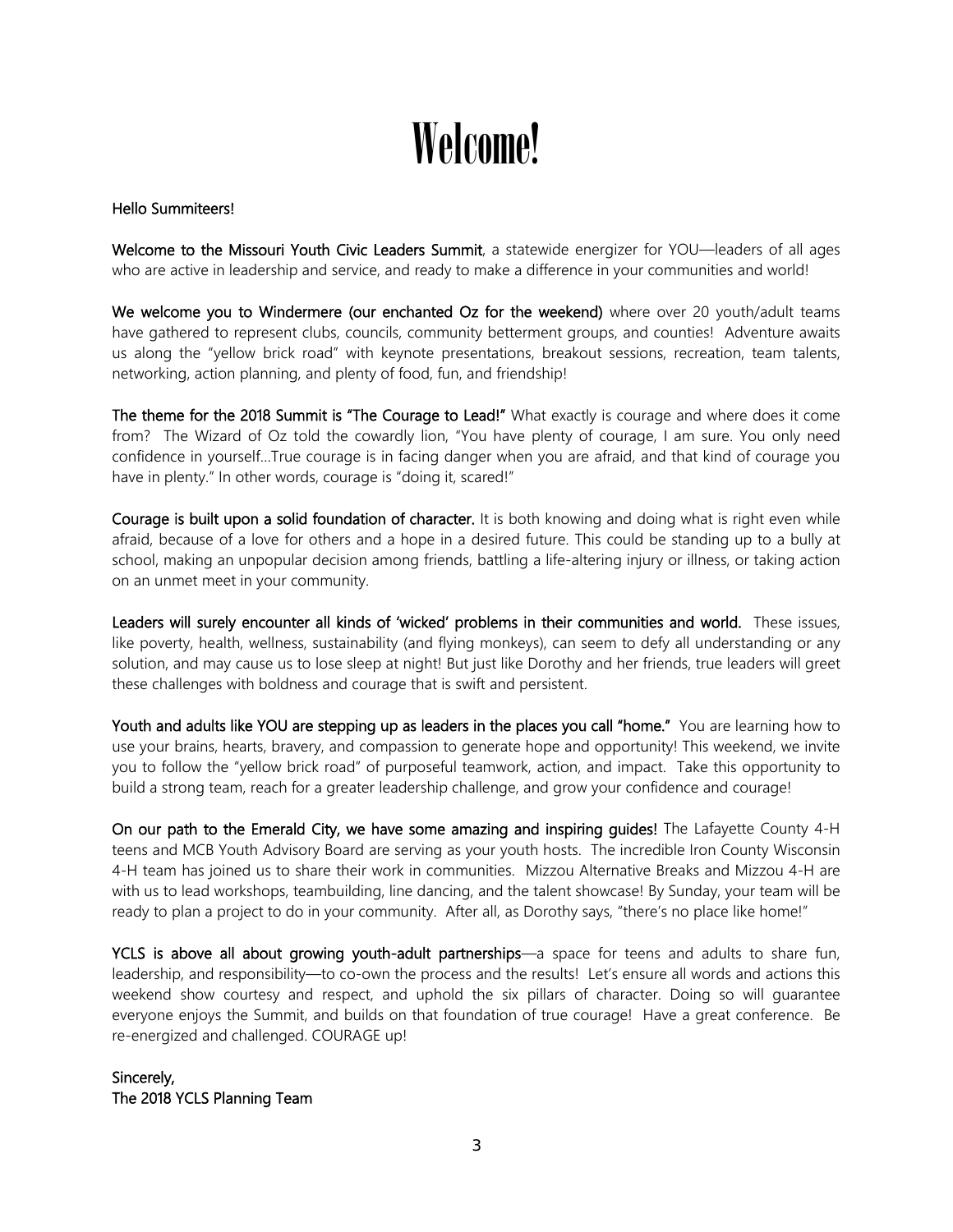### Summit Sponsors

**Monsanto Company**<br>Monsanto is a leading provider of agricultural products and solutions worldwide. Based in St. Louis, Missouri, Monsanto uses scientific innovation in plant biotechnology, genomics and breeding to improve productivity and to reduce the costs of farming. The Monsanto Fund is committed to being part of and giving back to the communities where its businesses operate and its people live.

Cenex Harvest States Foundation<br>The CHS Foundation is committed to investing in the future of rural America, agriculture and cooperative business through education and leadership development. The Foundation recognizes that shaping the future of rural America is a long-term commitment, and is proud to help develop the producers, scientists, agronomists, teachers and cooperative leaders of tomorrow.

Missouri 4-H Foundation<br>The Missouri 4-H Foundation is dedicated to helping expand and enrich Missouri 4-H Youth Development Programs so that more young people may realize their potential, that they may become self-directed, contributing members of society.

Special thanks to the Carl Poehlman Memorial Fund. Mr. Poehlman was a large supporter of Missouri 4-H and the Missouri 4-H Foundation. His life story can be found here: <http://www.columbiatribune.com/obituaries/20171029/carl-poehlman-1922-2017>

Missouri Community Betterment<br>The Missouri Community Betterment program, established in 1963, is designed to help Missouri communities enhance their life through overall community development, planning, and implementation. The MCB mission is accomplished through technical assistance to communities, official recognition of participating neighborhoods and communities, and awards for those that excel in the program.

#### Thanks to all our 2018 Youth Civic Leaders Summit sponsors!





MONSANTO



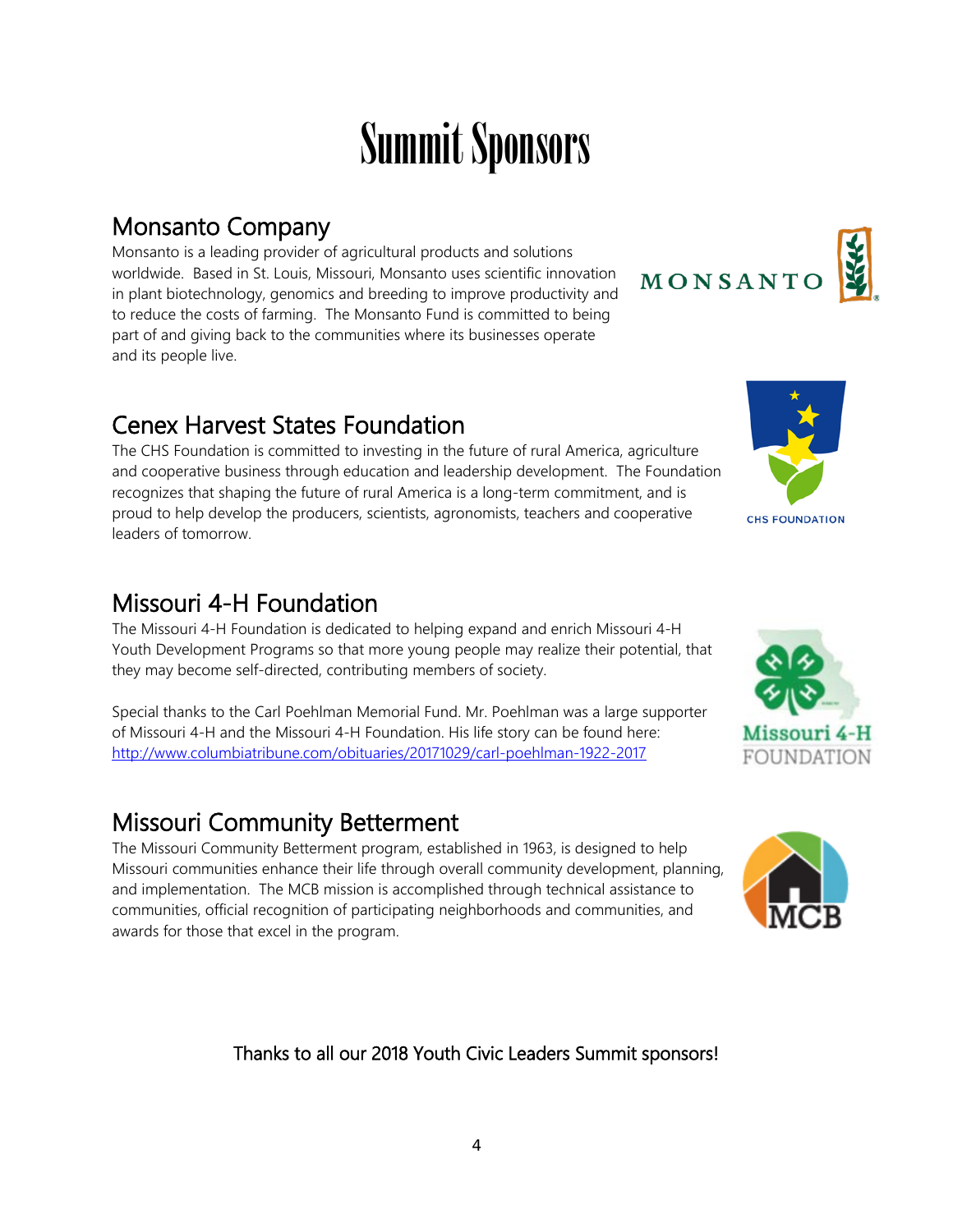## Learning Objectives

At the 2018 Youth Civic Leaders Summit, youth and adult participants will increase their…

- Gain knowledge of leadership styles and self-awareness as teen/adult leader
- Demonstrate a belief that youth and adults can work together effectively
- Increase involvement with a team that has a plan to strengthen youth-adult partnerships
- Discover motivation to exercise leadership and involve others in their community
- Strengthen awareness and acceptance of differences in people and communities
- Expand understanding of how to do local community engagement with purpose and impact

# Signa-CHALLENGE

| <b>TEAM</b> | SIGNATURE | TEAM | SIGNATURE | TEAM | SIGNATURE |
|-------------|-----------|------|-----------|------|-----------|
|             |           |      |           |      |           |
|             |           |      |           |      |           |
|             |           |      |           |      |           |
|             |           |      |           |      |           |
|             |           |      |           |      |           |
|             |           |      |           |      |           |
|             |           |      |           |      |           |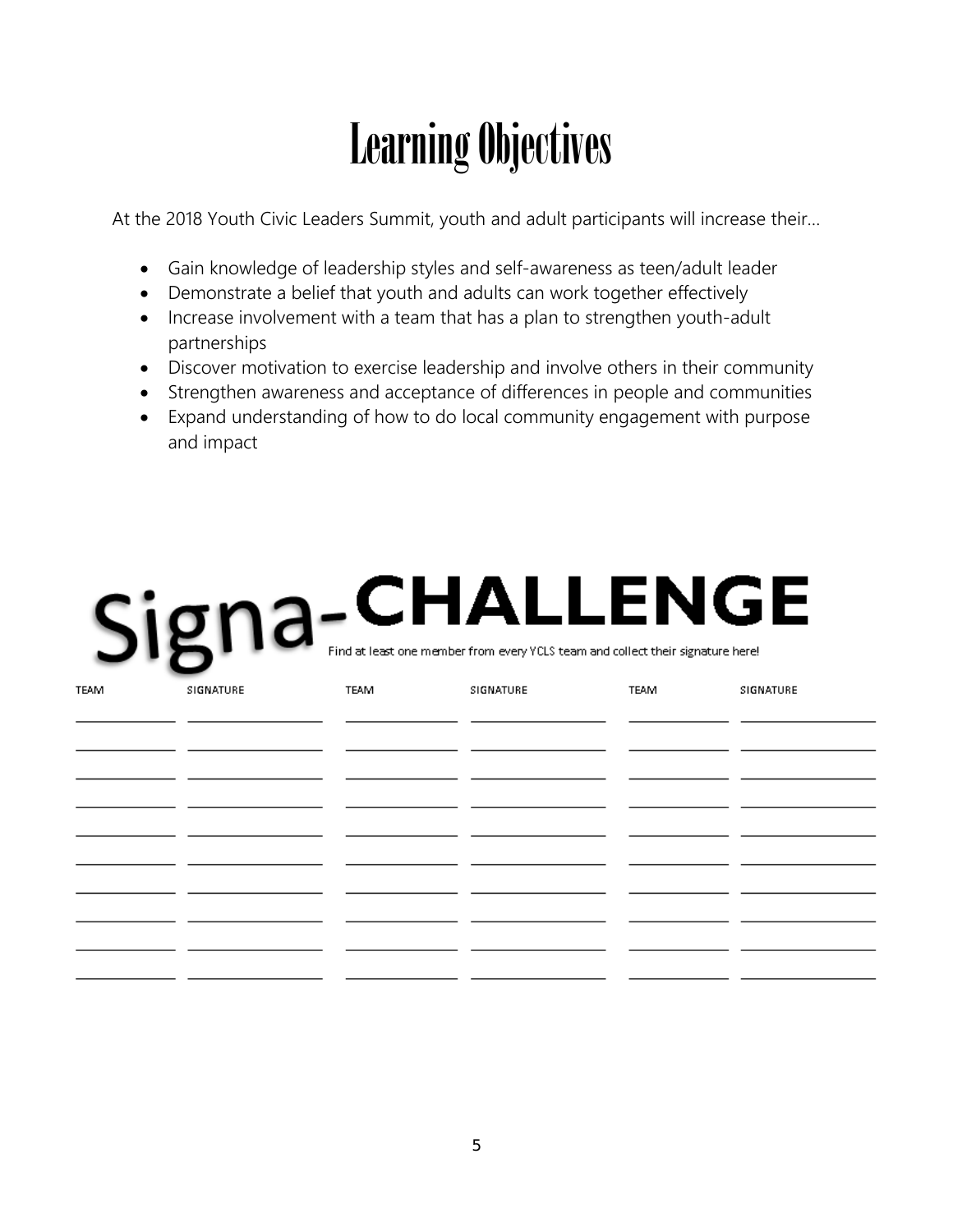### Summit Speakers



#### Dylan Johnson

I j

 $\overline{a}$ 

 $\ddot{\phantom{a}}$ 

 $\epsilon$ Dylan Johnson graduated from Harrisonville High School in the Class of 2016. Shortly after, Dylan began volunteering on the primary campaign for Governor of the State of Missouri. He decided to take off his first semester of college at the University of Texas-Arlington, to continue his work on the Missouri Governors campaign. At 18, Dylan served as the Kansas City Regional Political Director, responsible for all campaign operations in the 26 counties in Northwestern Missouri. After the election, Dylan accepted a position on the Governor's Staff and currently serves as the youngest member of the administration, at age 19. Dylan holds the title of Director of Advance, responsible for all logistics and planning of the Governor's Office travel and events.

#### Carey Portell

Carey Portell, St. James, Missouri cattle rancher and motivational speaker, is the survivor of a drunk driving accident. She loves cattle ranching, but it is physically challenging. Carey has learned a "new normal" through the help of University of Missouri Extension's AgrAbility program and the Missouri Division of Vocational Rehabilitation. Her four-year recovery has sparked a passion to inspire others along a positive path in life.





#### Iron County Youth Leadership Council (Wisconsin 4-H)

The Iron County Youth Leadership Council is a group of high school students from a rural county in northern Wisconsin. The county has a rich history of iron mining dating back to the late 1800's, but ceased in the 1960's. While many dwell on the days when the mining jobs drove the local economy, local youth have begun exploring what makes our county great today. The Leadership Council has been involved in several programs designed by the University of Wisconsin 4-H Youth Development Educator to engage youth in enhancing county assets and developing comprehensive plans to build on the community's strengths. They have helped in conducting Youth First Impression Exchanges throughout the state. An exchange consists of two community teams from similar-sized communities traveling to each other's towns and completing a secret shopper style survey. This provides each community with an outsider's opinion of what makes the other community great and what it can work to make stronger. By exploring other communities and discussing their assets, youth council members are better able to bring new ideas back to their hometowns, make suggestions to community leaders, and advocate for change. Youth voice has become a valuable commodity in Iron County, WI through participation in Youth First Impression Exchanges.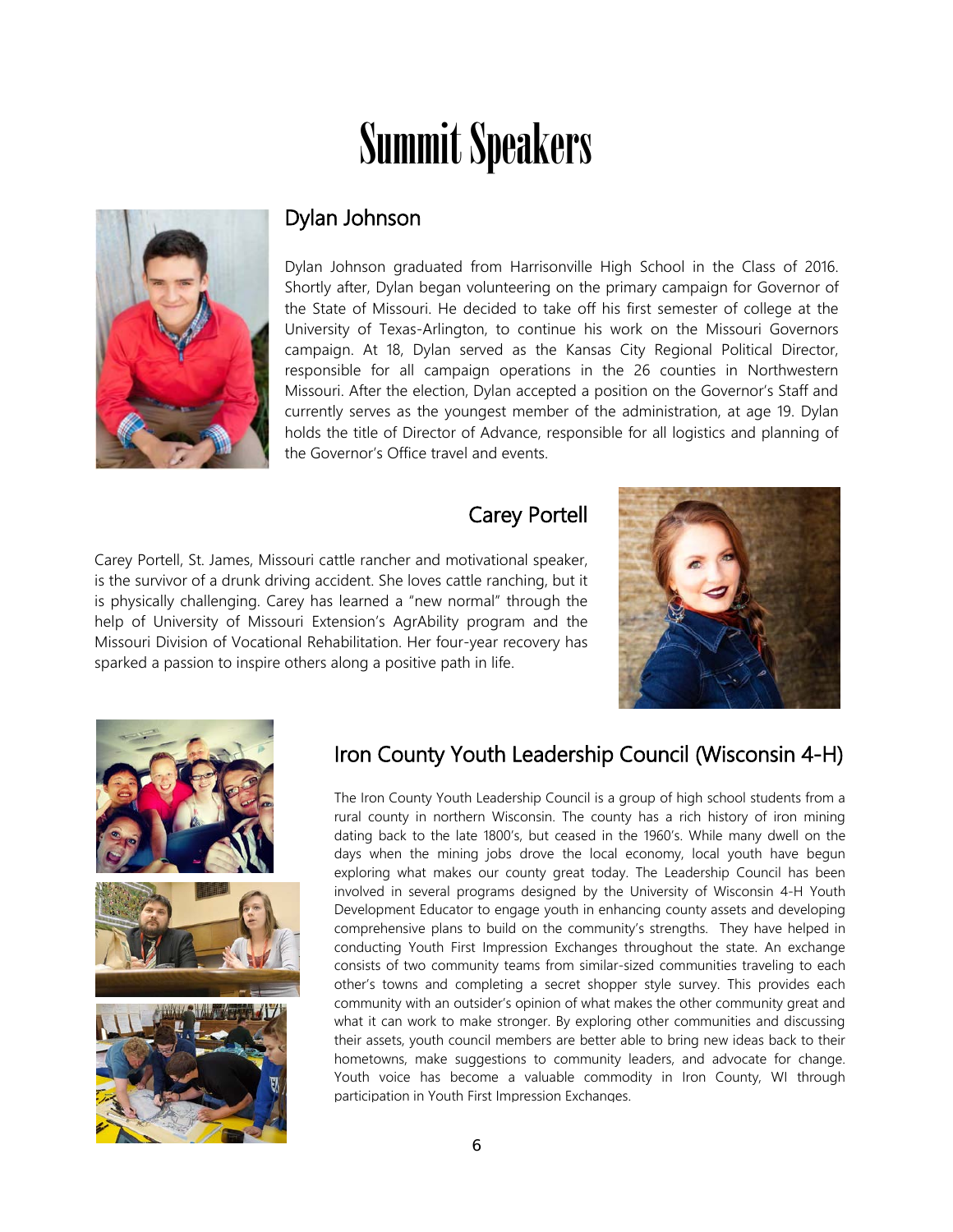# Schedule of Activities

### Friday, March 2

| Time    | Event                             | Place                   |
|---------|-----------------------------------|-------------------------|
| 3:00pm  | Registration/check-in/team photos | Lake View Lodge, Room E |
| 5:30    | Dinner                            | Dining Hall             |
| 6:15    | Meet & greet (youth)              | Lake View Lodge, Room E |
|         | Chaperone meeting (adults)        |                         |
| 7:30    | Opening plenary session           | Lake View Lodge, Room E |
| 9:00    | Summit Café                       | Koehler Upper/Lower     |
| 9:45    | Team huddles                      | Koehler Upper/Lower     |
| 10:30pm | Everyone to sleeping quarters     | Koehler/Lake View       |

### Saturday, March 3

| Time    | Event                                            | Place                       |
|---------|--------------------------------------------------|-----------------------------|
| 7:30am  | <b>Breakfast</b>                                 | Dining Hall                 |
| 8:00    | Morning plenary session                          | Lake View Lodge, Room E     |
| 9:00    | Recreation stations:                             | Meetup:                     |
|         | R1 - EDGE Challenge Course                       | Lake View Upper Parking Lot |
|         | R2 - Team Building w/ Mizzou Student Leaders     | Lake View Lodge, Room E     |
|         | R3 - Open Gym & Line Dancing w/ Mizzou 4-H       | Lake View Lodge, Room A     |
|         | R4 - Hiking & Caving                             | Lake View Lodge, Room B     |
| 12:00pm | Lunch/group photo                                | Dining Hall                 |
| 1:00    | Afternoon plenary session (Wisconsin 4-H)        | Lake View Lodge, Room E     |
| 2:00    | Workshop tracks:                                 |                             |
|         | T1 - Leadership Development (The BRAINS to Lead) | Lake View Lodge, Room A     |
|         | T2 - Service Learning (The HEART to Lead)        | Lake View Lodge, Room B     |
|         | T3 - Civic Engagement (The BRAVERY to Lead)      | Lake View Lodge, Room F     |
| 4:00    | Summiteers Serve! (The HANDS to Lead)            | Lake View Lodge, Room E     |
| 5:45    | Dinner                                           | Dining Hall                 |
| 7:00    | <b>Team Talent Showcase</b>                      | Lake View Lodge, Room E     |
| 9:00    | Summit Café                                      | Koehler Upper/Lower         |
| 9:45    | Team huddles                                     | Koehler Upper/Lower         |
| 10:30pm | Everyone to sleeping quarters                    | Koehler/Lake View           |

### Sunday, March 4

| Time    | Event                   | Place                   |
|---------|-------------------------|-------------------------|
| 7:30am  | <b>Breakfast</b>        | Dining Hall             |
| 8:15    | Pack up/load up         | Koehler/Lake View       |
| 9:00    | Morning plenary session | Lake View Lodge, Room E |
| 9:30    | Team action planning    | Lake View Lodge, Room E |
| 10:30   | Team plans/networking   | Lake View Lodge, Room E |
| 11:00   | Closing plenary session | Lake View Lodge, Room E |
| 11:30am | Adjourn/depart          | Travel Safe!            |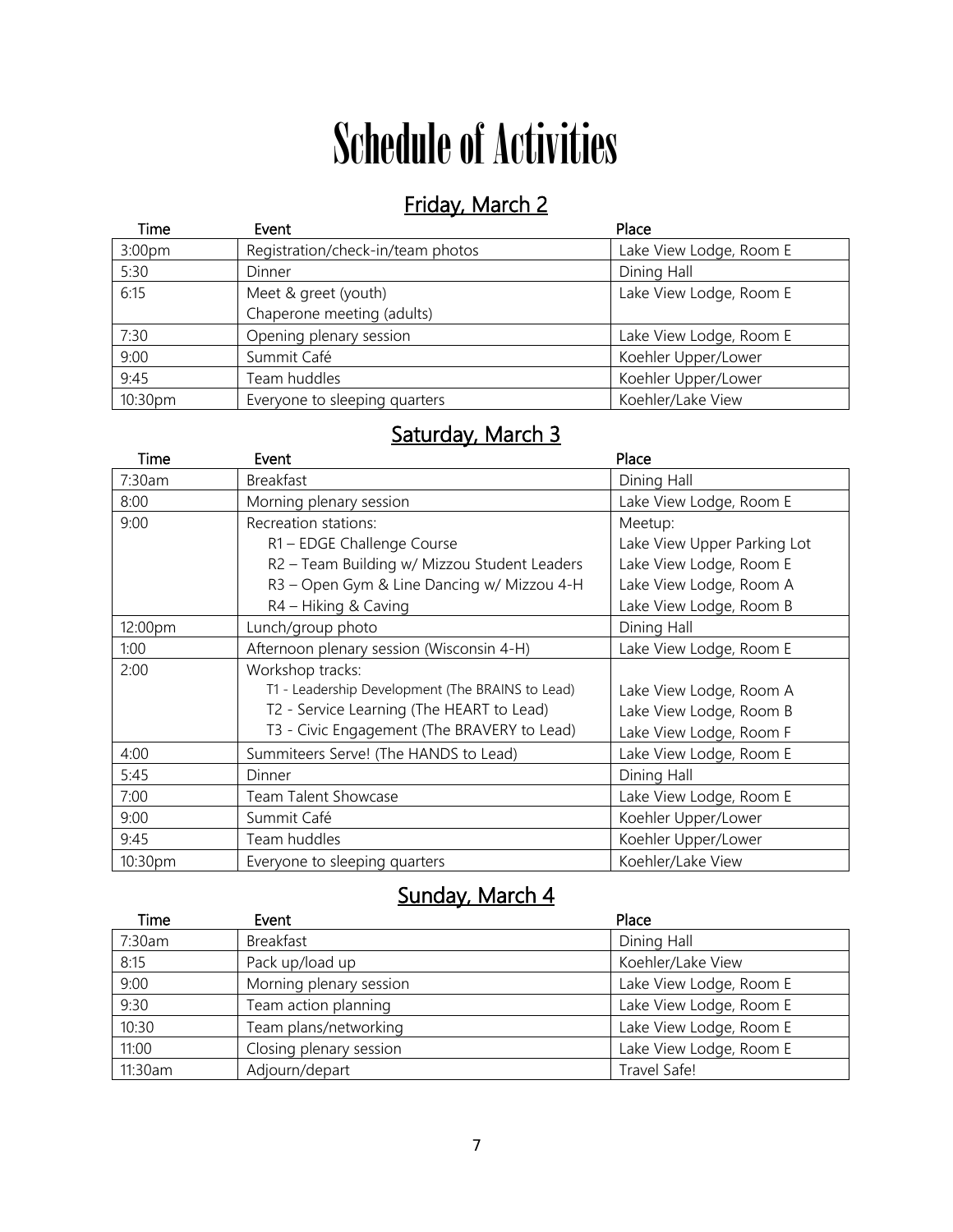### Program Highlights FRIDAY, MARCH 2

#### During Registration:

#### Team Photos – 3:00-5:30PM (Lake View Lodge, Room E)

Teams will have two opportunities for group photos at the Summit. You will have access to a photo-booth set-up with props and backdrops all weekend long! A team photo will be taken Friday afternoon at registration. On Saturday after lunch, a group photo of all youth/adults will be organized outside of the dining hall.

#### Team Poster Drop-Off – 3:00-5:30PM (Lake View Lodge, Room E)

If your team brought a poster to YCLS summarizing a project or event you completed in the past year, you can drop this off at registration. Posters will be on display in the Lake View Lodge throughout the weekend, judged by Saturday evening, with results announced on Sunday!

#### Team Talent Media & Rehearsal Requests – 3:00-5:30PM (Lake View Lodge, Room E)

If your team would like to rehearse and receive feedback prior to Saturday's Team Talent Showcase, time and space will be available Saturday, 6-7pm in Lake View conference rooms downstairs, or at other times by appointment. Also, if your team will be using audio/visual media, please identify these requests at registration.

#### Evening Events:

#### Dinner – Friday 5:30-6:00PM (Dining Hall)

Dinner will be provided at the Dining Hall once you arrive and check-in at registration. Dinner will only be from 5:30-6:00pm. Groups should arrive by 3:00-5:00pm to register and have time to eat dinner. Summit Café snacks on Friday and Saturday evening will be "potluck." Each team is asked to bring one snack to enjoy, one to share.

#### "We're Off to See the Wizard!" Youth Meet & Greet – Friday 6:15-7:00PM (Lake View Lodge, Room E)

All youth Summiteers are invited to join 4-H and MCB teens (Youth Hosts) for meet & greet activities on Friday from 6:15-7:00pm. Teams will participate in activities designed to introduce youth to each other. Kick off the weekend by meeting lots of new friends and fellow travelers along for the weekend adventure!

#### Adult Chaperone Meeting – Friday 6:15-7:00PM (Dining Hall)

All adults must attend an adult chaperone meeting Friday 6:15-7:00pm, during the Youth Meet & Greet session. Team leaders will meet other adult staff and volunteers, participate in a brief orientation, cover volunteer roles, and receive important information for leading and chaperoning teams over the weekend!

#### Opening Plenary Session – 7:30-8:45PM (Lake View Lodge, Room E)

Youth Civic Leaders Summit features a trio of keynote speakers who will transform your weekend experience with personal stories, fun activities, and empowering calls to action. It all kicks off with our Opening Speaker Dylan Johnson in Lake View Lodge on Friday evening!

#### Summit Café & Team Huddles – 9:00-10:30PM (Koehler Upper/Lower)

Summit Café snacks on Friday evening will be "potluck." Each team is asked to bring one snack to enjoy, one to share. Join your teammates and new friends for snacks after the opening session. At 9:45pm, teams will huddle to complete a brief group exercise and reflect on the day's activities before bedtime.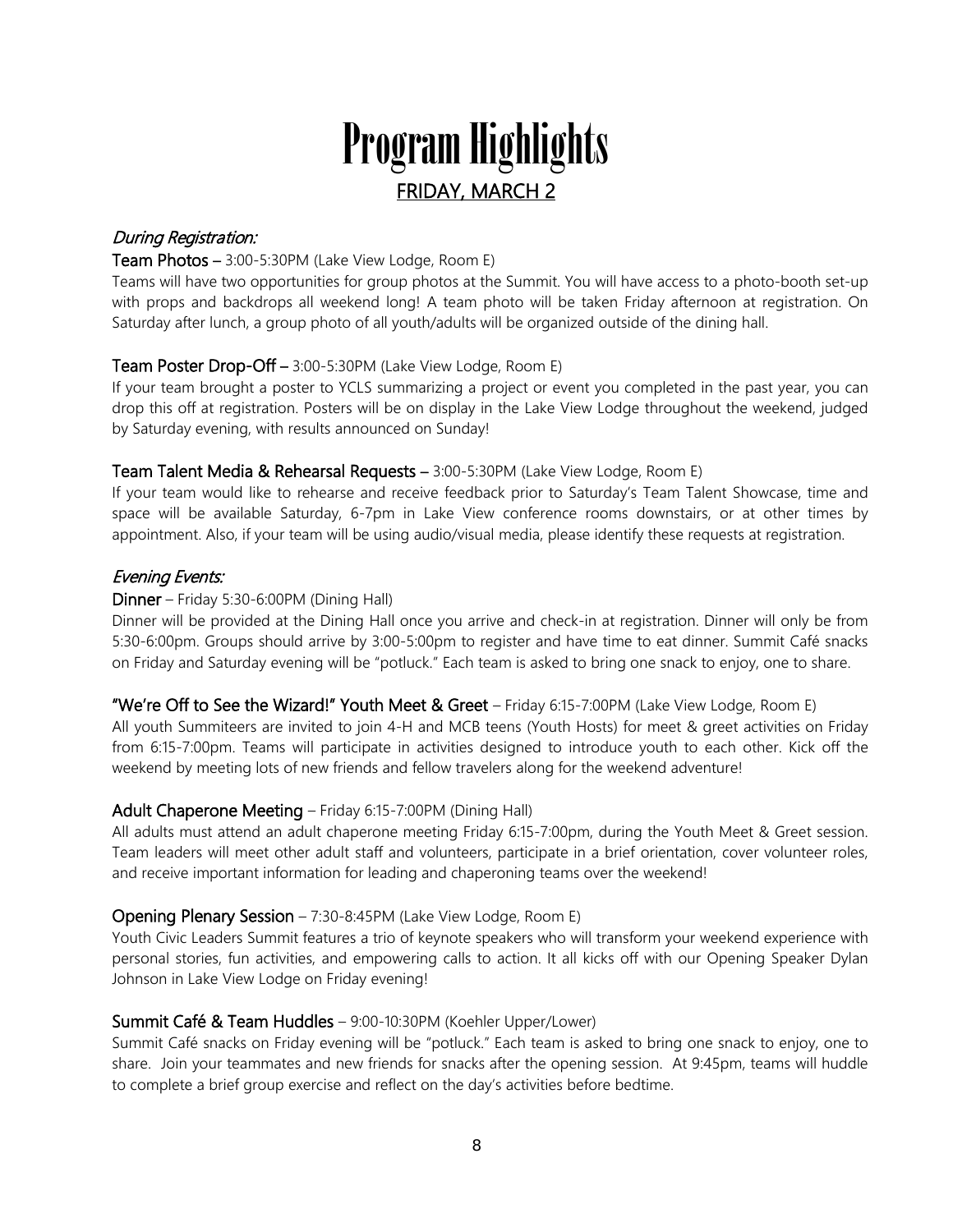#### SATURDAY, MARCH 3

#### Breakfast – 7:30-8:00AM (Dining Hall)

Rise and shine! Start off the day with a brisk 5-10 minute walk to the dining hall for a hot breakfast!

#### Morning Plenary Session – 8:00-9:00AM (Lake View Lodge, Room E)

Learn what it is like to be "Stronger than Yesterday" from Carey Portell, a St. James, MO cattle rancher who has an incredible story of courage, grit, and determination as the survivor of a drunk driving accident. Carey will kick things off at 8:15 in Lake View Lodge!

#### Recreation Stations – 9:00AM-12:00 Noon

Climb high, go deep, hit a three-pointer, or cut a rug at the Recreation Stations on Saturday morning! After the plenary session, participants will check-in at appointed locations for roll-call and instructions on heading to rec stations. Light snacks will be available during or after sessions.

A) EDGE Challenge Course High Ropes (3 hours) (EDGE Course, Meetup: Lake View Upper Parking Lot) The EDGE Challenge Course stimulates individual growth and group unity through teambuilding and leadership development. The EDGE enhances the effectiveness of teams in areas of trust, respect, communication, discipline, integrity, and honesty among members. High elements include towers, cat walk, zip lines, climbing wall, the "Leap of Faith", and more! Great choice for teams who want to push themselves up to, but not quite over, the EDGE!

#### B) Teambuilding (1.5 hours) (Lake View Lodge, Room E)

Enhance your teamwork with this interactive session led by MU Leadership Development! Your group will face a series of challenges focusing on trust, effective communication, conflict resolution, and more. You can identify the learning outcomes specific for your group. Activities can involve physical challenges, cognitive challenges, or a mix of both. Work through some of the same group problem solving put to college freshman interest groups, staff teams, and groups preparing for Alternative Spring Break projects!

#### C) Open Gym & Line Dancing (1.5 hours) (Multipurpose Gym, Meetup: Lake View Lodge, Room A)

From gym floor to dance floor, Summiteers are sure to have a good time in this rec session led by Mizzou 4-H! The Multipurpose Gym will be the site for pick-up basketball/volleyball/kickball games on the gym floor and group dance lessons on stage. Sports equipment can be checked-out from Windermere, or bring your own gear. Summiteers can choose from a range of recreational sports inside, or head outside if weather permits!

#### D) Hiking & Caving (1.5 hours) (Windermere Campus, Meetup: Lake View Lodge, Room B)

Take a break to spend time outdoors exploring nature! Get an up-close look at Lake of the Ozarks ecology and geology on the edge of spring! Join in a group trail hike around the 350-acre camp, and explore the first 300 feet inside Windermere Cave, the largest and most easily accessed cave mapped in 1965. Hiking difficulty is easy to moderate. The cave portion is a five-minute, self-guided tour and does not involve changing elevations or getting wet. Participants should wear warm clothing and pack a headlamp or flashlight!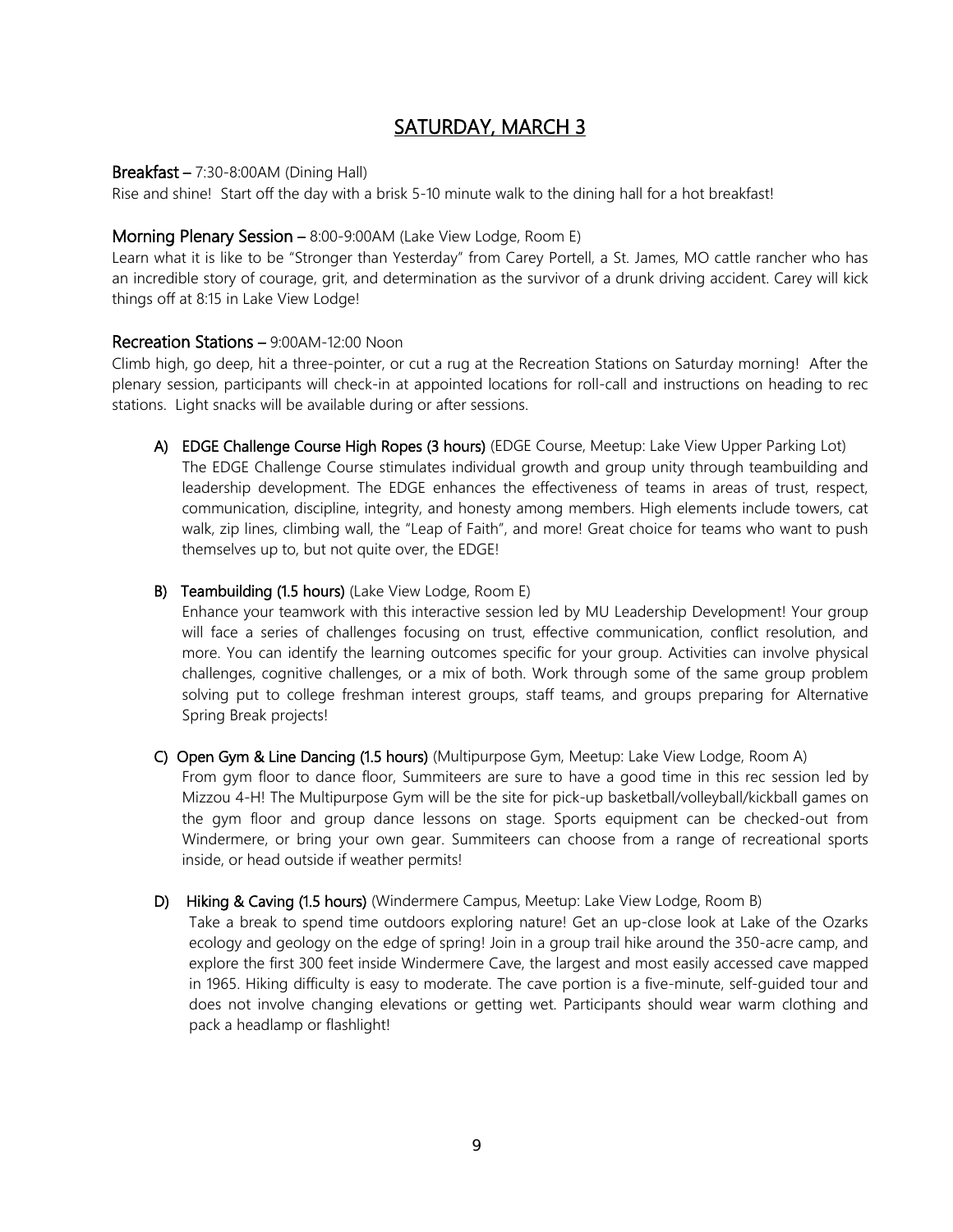#### Lunch/Large Group Photo – 12-12:45PM (Dining Hall/Patio Outside Dining Hall)

It's lunchtime! Refuel from the morning's activities with lunch at the dining hall. Around 12:45pm, all youth/adult participants will be invited to participate in a large group photo outside the dining hall!

#### "Follow the Yellow Brick Road!" Super Seminar – 1:00-1:50PM (Lake View Lodge, Room E)

During the Saturday Super Seminar, the Wisconsin 4-H youth/adult guest team will guide you through brainstorming and planning community projects with youth engagement! Your team is asked to bring 8-12 photos of people, places, buildings, programs, or physical conditions in your community/county that represent…

- STRENGTHS What can we build on? What is growing, or working well? (2-3 photos)
- OPPORTUNITIES What are others asking for? How can we meet our community's needs? (2-3 photos)
- ASPIRATIONS What do we care deeply about? What are our hopes and dreams? (2-3 photos)
- RESULTS How do we know we are succeeding? What are our results in the past? (2-3 photos)

#### Workshop Tracks – 2:00-4:00PM

Workshop tracks feature ideas, tools and examples, led and facilitated by a combination of youth and adults. Participants will gain insights as they uncover the courage needed to make purposeful change, and build teamwork, civic, and leadership skills.

#### 1) Leadership Development (The BRAINS to Lead) (Lake View, Room A)

If only I had a…Brain! Freshen up your straw "thinking" cap and discover unique strengths that make you a leader! This session will help you see yourself, your leadership abilities, and your community in a new light. Build confidence in your ability to make a difference being who you are, right where you are!

#### 2) **Service Learning (The HEART to Lead)** (Lake View, Room B)

If only I had a…Heart! We strengthen our communities by "having a heart"– it takes big ideas, dedicated individuals, and committed supporters. Hear from outstanding teams who have put those pieces together! Broaden your horizons on service. See how compassion can lead to adventures now and in the future!

#### 3) Civic Engagement (The BRAVERY to Lead) (Lake View, Room F)

If only I had the…Bravery! Find your "roar" as an emerging leader and shape ideas for community improvement! This session will explore issues facing young people, families, and communities. Learn how youth can raise their voices, start conversations with government leaders, and bravely lead others into action!

#### Summiteers Serve! (The HANDS to Lead) – 4:00-5:45PM (Lake View Lodge, Room E)

Leaders jump in and help others accomplish a goal, no matter how big or small. Join a group of fellow Summiteers for hands-on service! Choose between painting and building maintenance, grounds and trail maintenance, and more. Service project groupings, details and instructions will take place on-site.

#### Dinner – 5:45-6:30PM (Dining Hall)

It's been a full day! Enjoy dinner with teammates and new friends in the dining hall, 5:45pm. Teams that would like rehearsal time and space for the Team Talent Showcase can find it in the Lake View Conference rooms.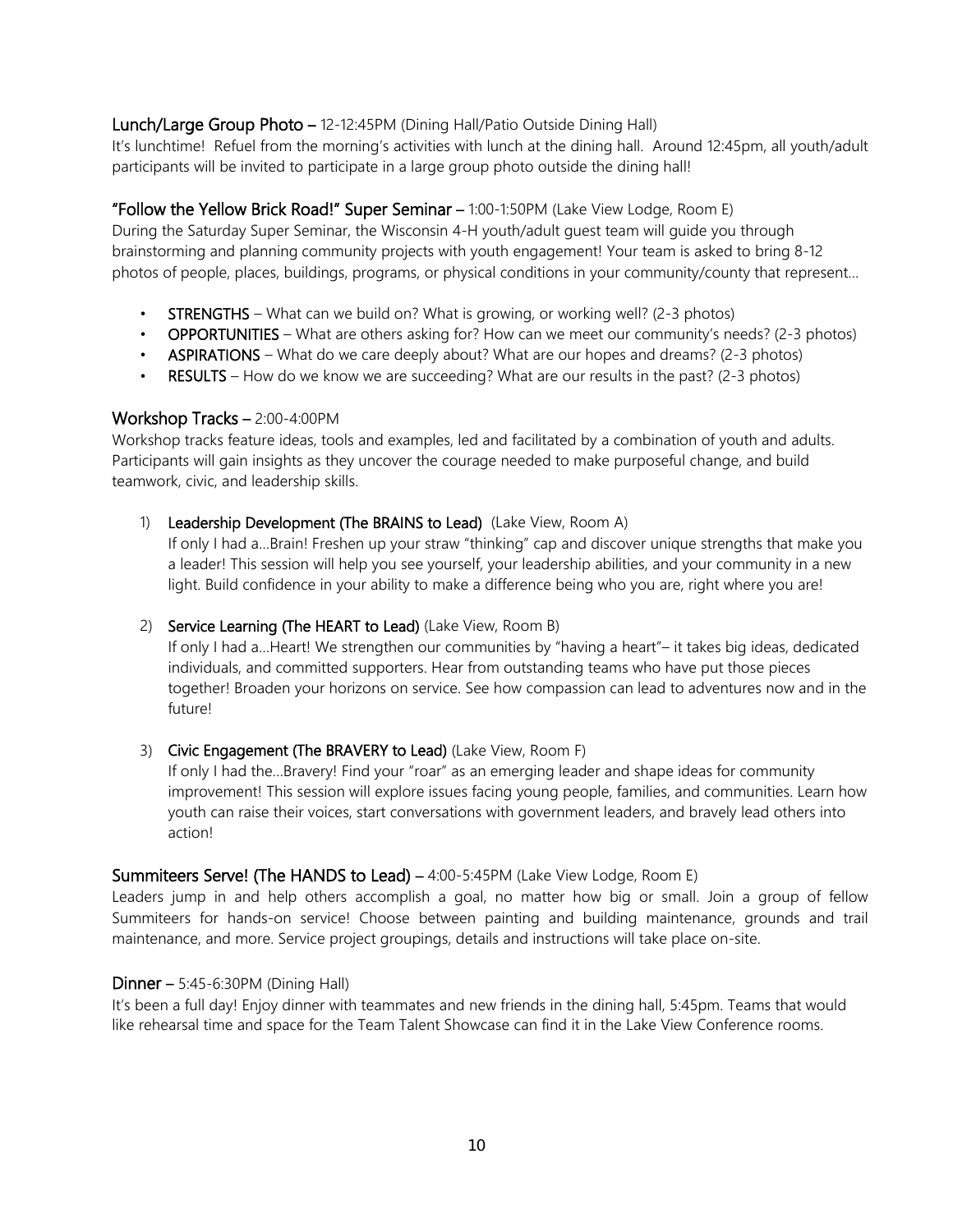#### "Welcome to Oz" Team Talent Showcase – 7:00-8:45PM Lake View Lodge, Room E)

The Team Talent Showcase, emceed by Mizzou 4-H, is inspired, led, and performed entirely by you! Each team can bring a "talent" -- anything your team does well and enjoys doing together! It can be a demonstration, song, skit, dance, poem, or other activity. All youth/adult team members are encouraged to work together. The showcase is designed to enhance teamwork, public speaking, and confidence, all in a supportive environment! Presentations should be 3 minutes or less, and appropriate for all audiences.

- Music Selections: please be ready to turn in music or other media selections at registration on Friday!
- Rehearsals: request a Saturday rehearsal time and space as needed at registration on Friday!

#### Summit Café & Team Huddles – 9:00-10:30PM (Koehler Upper/Lower)

Summit Café snacks on Friday evening will be "potluck." Each team is asked to bring one snack to enjoy, one to share Join your teammates and new friends for snacks after the opening session. At 9:45pm, teams will huddle to complete a brief group exercise and reflect on the day's activities before bedtime.

#### SUNDAY, MARCH 4

#### Breakfast – 7:30-8:15AM (Dining Hall)

Rise and shine! A new morning to enjoy a brisk walk to breakfast, and begin the last day of Summit!

#### Pack Up & Load Up - 8:15-9:00AM (Koehler/Lake View Lodge)

After breakfast, teams will have 45 minutes to pack up, clean up sleeping quarters, and prepare luggage for departure. All teams should collect and return room keys to the registration table in Lake View Lodge, and return to Room E for the morning plenary session, 9am.

#### Morning Plenary Session – 9:00-9:30AM (Lake View Lodge, Room E)

The morning plenary session will include a review and recap of weekend highlights, all in preparation for team action planning. This is where it all begins to come together in Lake View Lodge on Sunday morning, 9am!

#### Team Action Planning – 9:30-10:30AM (Lake View Lodge, Room E)

Teams will be guided through an action planning process for youth and adults working in partnership. Teams will develop an action plan for a service-learning project to carry out in 2018!

#### Team Plans and Regional Networking – 10:30-11:00AM (Lake View Lodge, Room E)

Finish out the Summit with fast-paced regional networking, sharing strategies between teams. Learn how to apply for mini-grant funding for your project form after YCLS!

#### Closing Plenary Session – 11:00-11:30AM (Lake View Lodge, Room E)

Some final announcements, celebration, and closure, and the Summit comes to a close. Thank you for attending, safe travels home, and see you at Youth Summit 2019!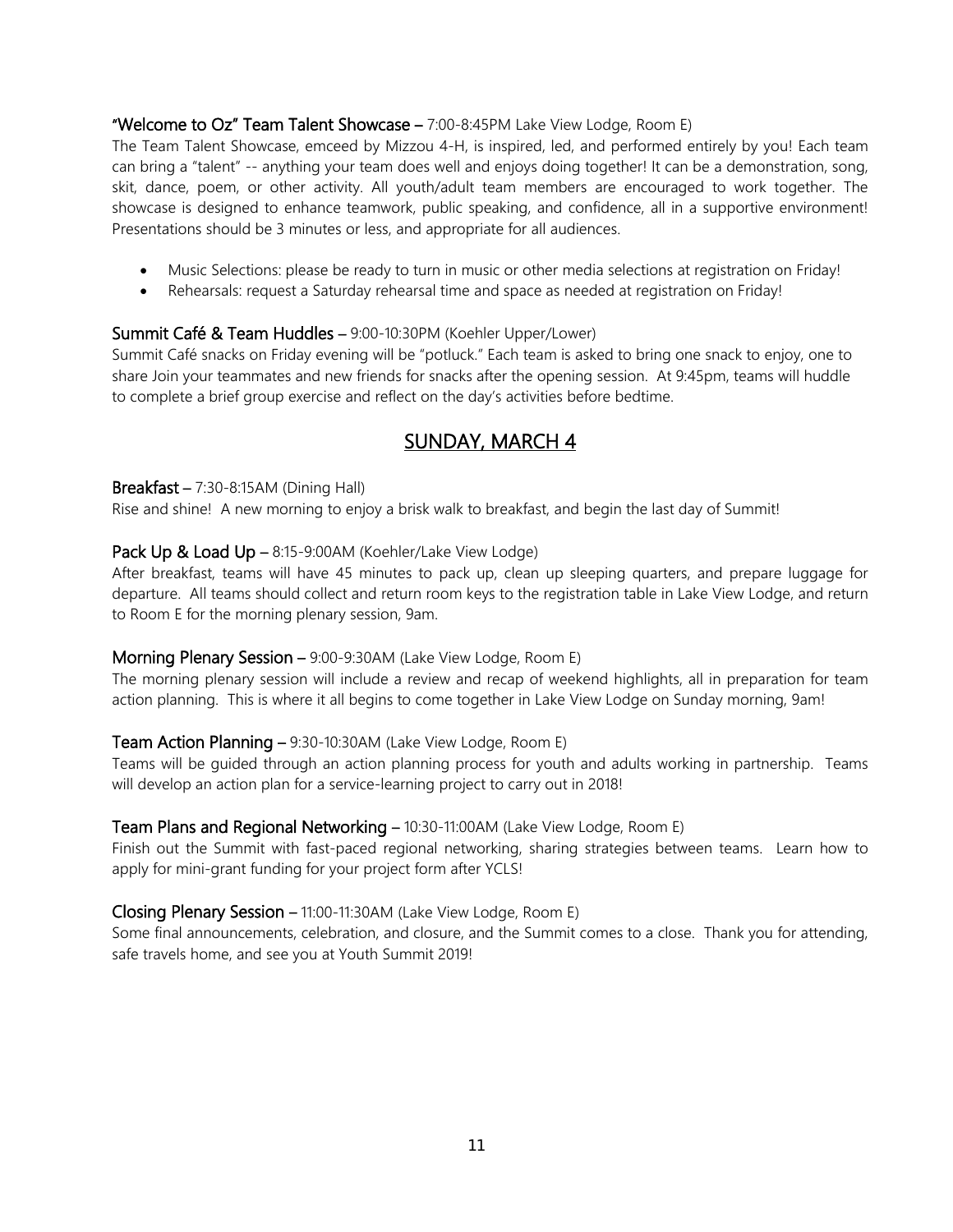# The Leader in YOU

#### Are leaders born, or are they made?

It depends on who you ask. Some believe leaders are born with influence, energy and creativeness. Others believe these skills are learned only through experience. No matter which side of the fence you fall on, one thing is for certain - leaders do not live alone. They need followers willing to see their vision, mentors willing to invest in their growth, and co-leaders to carry out the plan!

As you fill out the LEADERSHIP MAP below, reflect on where you are in your own leadership journey, and where you want to go in the next year. There is a leader in you, the real question is - will you let the world see you?

| I LEADERSHIP ROLE                                                                                                                                                                                                                                                                                                                                                                                                                                                                          | <b>LEADERSHIP CHALLENGE</b>                                                                                                                                                                                                                                                                                                                                                                              |
|--------------------------------------------------------------------------------------------------------------------------------------------------------------------------------------------------------------------------------------------------------------------------------------------------------------------------------------------------------------------------------------------------------------------------------------------------------------------------------------------|----------------------------------------------------------------------------------------------------------------------------------------------------------------------------------------------------------------------------------------------------------------------------------------------------------------------------------------------------------------------------------------------------------|
| Aposition you aspire to fill in 2018 which you are                                                                                                                                                                                                                                                                                                                                                                                                                                         | A goal or task for 2018 which pushes your comfort zone                                                                                                                                                                                                                                                                                                                                                   |
| positively influencing or directing others. This can be a                                                                                                                                                                                                                                                                                                                                                                                                                                  | and stretches your leadership potential.                                                                                                                                                                                                                                                                                                                                                                 |
| formal title or a specific role you play on a team.                                                                                                                                                                                                                                                                                                                                                                                                                                        | What challenge do you wish to accomplish in the next year?                                                                                                                                                                                                                                                                                                                                               |
| What leadership role do you see yourself in within the next year?                                                                                                                                                                                                                                                                                                                                                                                                                          | Why does this challenge matter to you?                                                                                                                                                                                                                                                                                                                                                                   |
| What will it take to be chosen or elected for this role?                                                                                                                                                                                                                                                                                                                                                                                                                                   | What will it mean when you reach this goal?                                                                                                                                                                                                                                                                                                                                                              |
| What can do you do to prepare yourself for this role?                                                                                                                                                                                                                                                                                                                                                                                                                                      | How will you know you have accomplished this goal?                                                                                                                                                                                                                                                                                                                                                       |
| <b>LEADERSHIP SHADOW</b><br>Aleader whom you admire, learn from, or aspire to<br>imitate, who you will seek out and spend time with in<br>2018. This can be someone you know personally, or a<br>leader you've observed from a distance.<br>Who do you want to "shadow" in your journey as a leader?<br>What top three characteristics made you choose this person?<br>How can your behavior reflect this person?<br>How will you know when you have successfully shadowed this<br>person? | <b>LEADERSHIP MENTOR</b><br>Someone who will encourage, support, or challenge you<br>to be a strong leader in 2018. This must be someone you<br>know personally with whom you can regularly interact.<br>Who will you ask to be your mentor?<br>What qualities do you want in a m entor?<br>How can this mentor hold you accountable?<br>What is the best way for this mentor to celebrate your success? |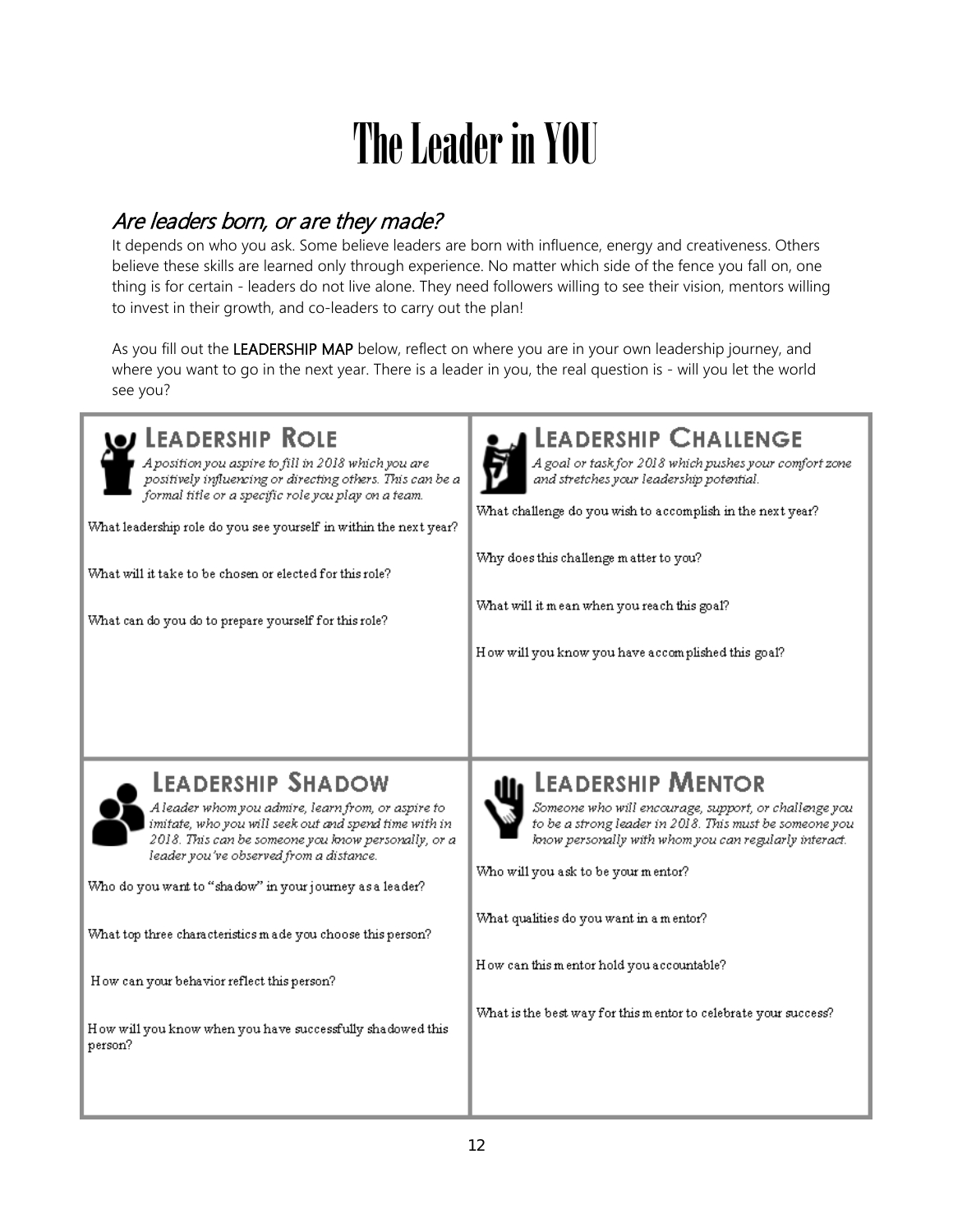### Lake View Lodge

#### **Upper Lake View Lodge**



### Koehler Lodge

Koehler Lodge - Lower Level





Koehler Lodge - Upper Level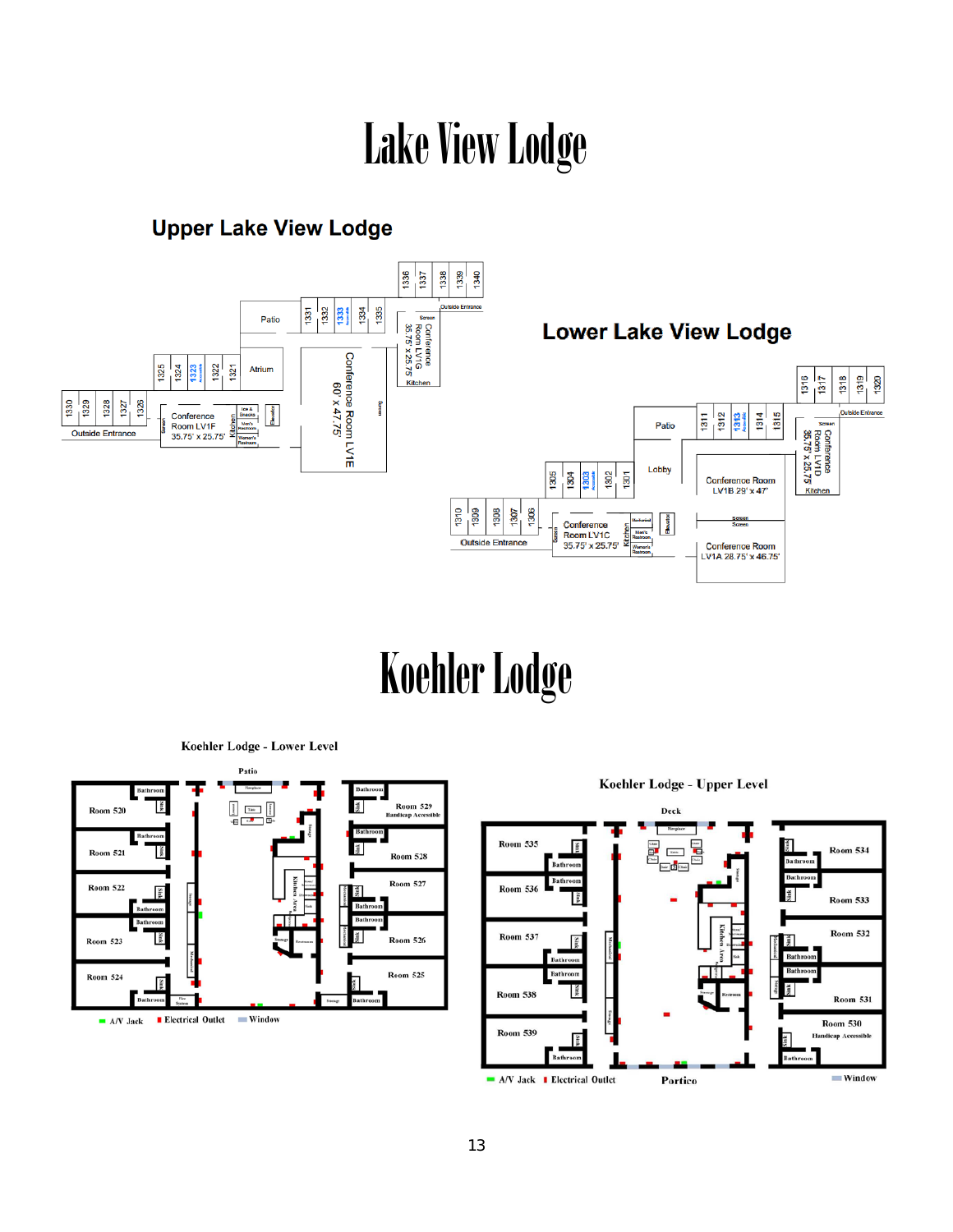### Map of Windermere Grounds



 $9/03$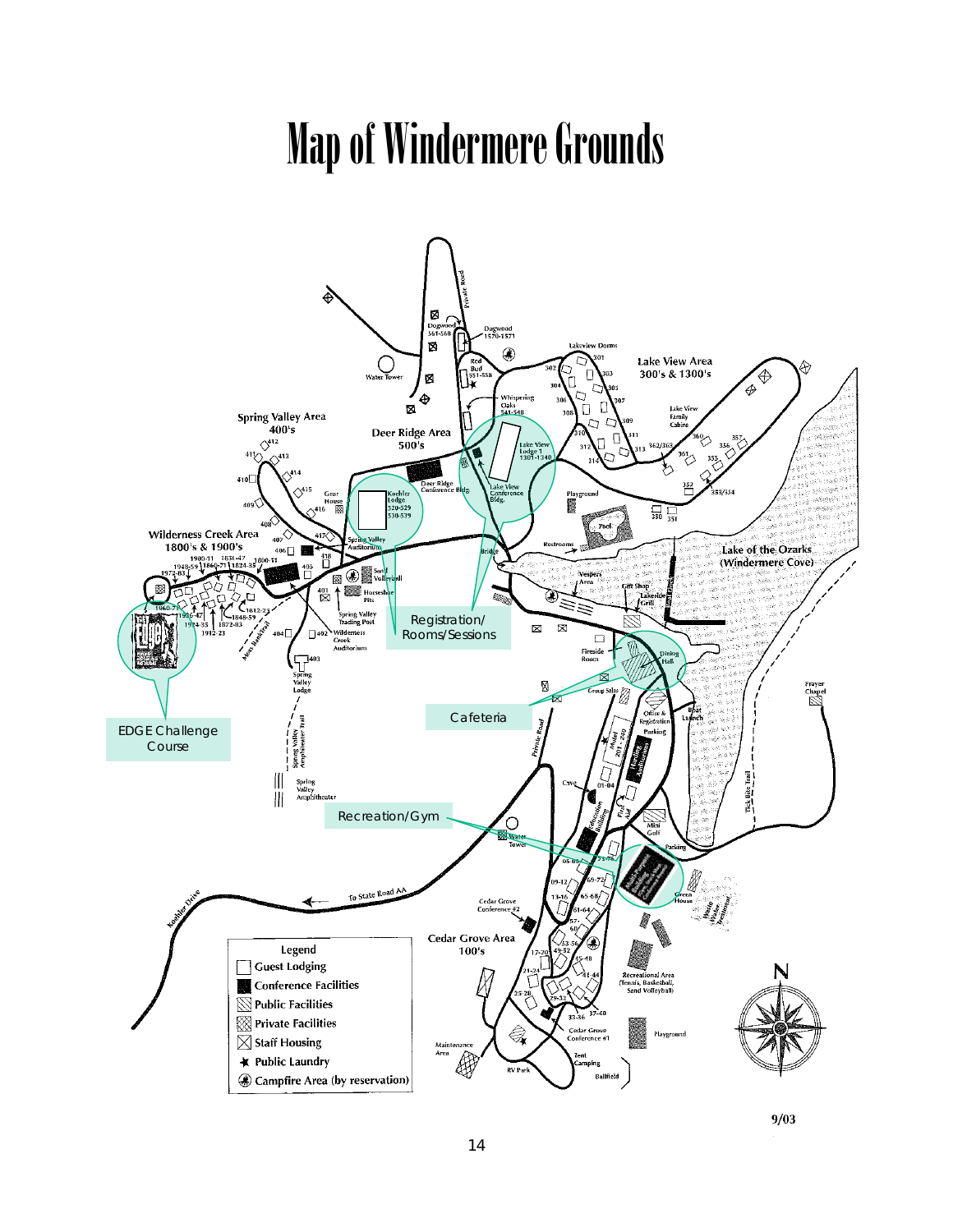# Planning Team

### Core Team

Johanna Reed Adams State Specialist, Community Development Extension Program, MU Extension

Steve Henness State 4-H Specialist, 4-H Center MU Extension

Bob McNary 4-H Youth Specialist, Jasper County MU Extension

Becky Simpson 4-H Youth Specialist, Daviess County MU Extension

 $\overline{a}$ I

I

#### Adult Advisors

DeNae Gitonga - *Community Dev. Specialist, Madison Co.*

Tish Johnson - *Community Dev. Specialist, Boone Co.*

Elaine Davis - *4-H Youth Program Asst., Barton Co.*

Chris Kempke - *Community Dev. Specialist, Scotland Co.*

Jessie Furgins - *4-H Youth Educator, Jackson Co.*

Blake Gazaway - *4-H Youth Specialist, Pettis Co.*

Dianna Huckstep - *Coordinator, Louisiana MCB*

Jennifer Whitson - *Coordinator, Steelville MCB*

Tiffany Bergman - *Lafayette County 4-H Council*

Tonia Zeiler - *Lafayette County 4-H Council*

Eric Jackson - *4-H Youth Specialist, Lafayette Co.*

#### Teresa Keller

Executive Director Missouri Community Betterment

John Gulick Community Development Specialist, Pike County Board Member & Past President, MCB

Sherry Grace Administrative Assistant, 4-H Center MU Extension

Emily Schuckenbrock Graduate Student Associate, 4-H Center MU Extension

#### Youth Advisors

Mitchell Moon – *State 4-H Council President* Kyle Hansen – *State 4-H Council, NW Region* Maria Calvert – *Mizzou Collegiate 4-H President* Tyler Hannsz – *MU Leadership Dev/ Mizzou Alt. Breaks*

Katelyn Watts – *MCB Youth Advisory Board President* Emily Smith – *MCB Youth Advisory Board Vice President* Isabelle Stulce – *MCB Youth Advisory Board* Tyler Hopkins – *MCB Youth Advisory Board* Abigale Ireland – *MCB Youth Advisory Board* Jewell Conaway – *MCB Youth Advisory Board* Kelsie Morgan – *MCB Youth Advisory Board* Lauren Freeman *– MCB Youth Advisory Board* Maggie Green – *MCB Youth Advisory Board* Michelle Watts – *MCB Youth Advisory Board*

Taylor Scott *– Lafayette County 4-H Council President* Caleb Bergman*– Lafayette County 4-H Council* Connor Bergman *– Lafayette County 4-H Council* Rebecca Butters *– Lafayette County 4-H Council* Hunter Todd *– Lafayette County 4-H Council* Elliot Zeiler *– Lafayette County 4-H Council*

*Windermere is serving only as the host facility for this conference/event.* 

*Questions related to programming, childcare, or other such issues are the sole responsibility of the group sponsoring this conference/event and should be directed to the conference coordinator.*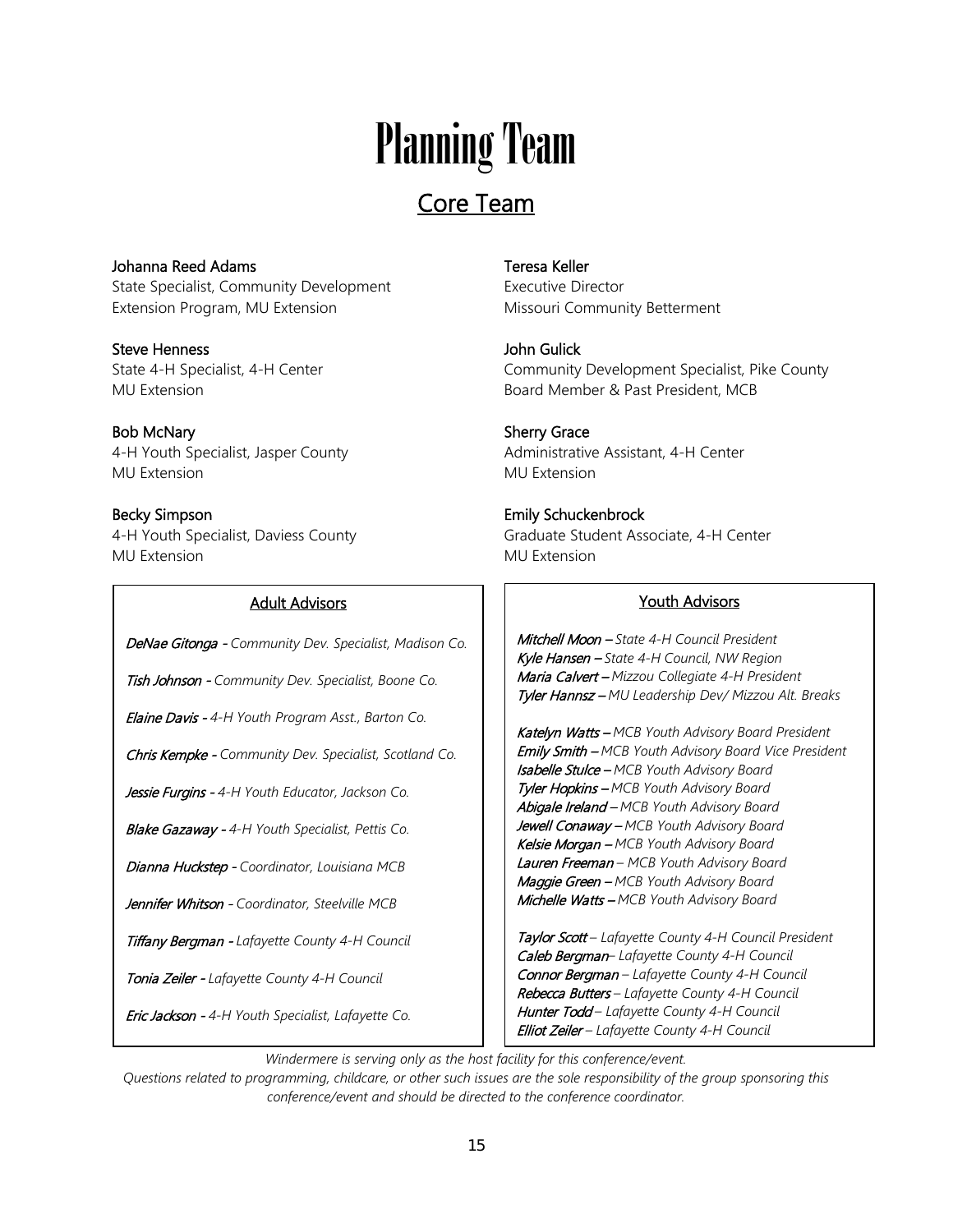| <b>Notes</b> |
|--------------|
|              |
|              |
|              |
|              |
|              |
|              |
|              |
|              |
|              |
|              |
|              |
|              |
|              |
|              |
|              |
|              |